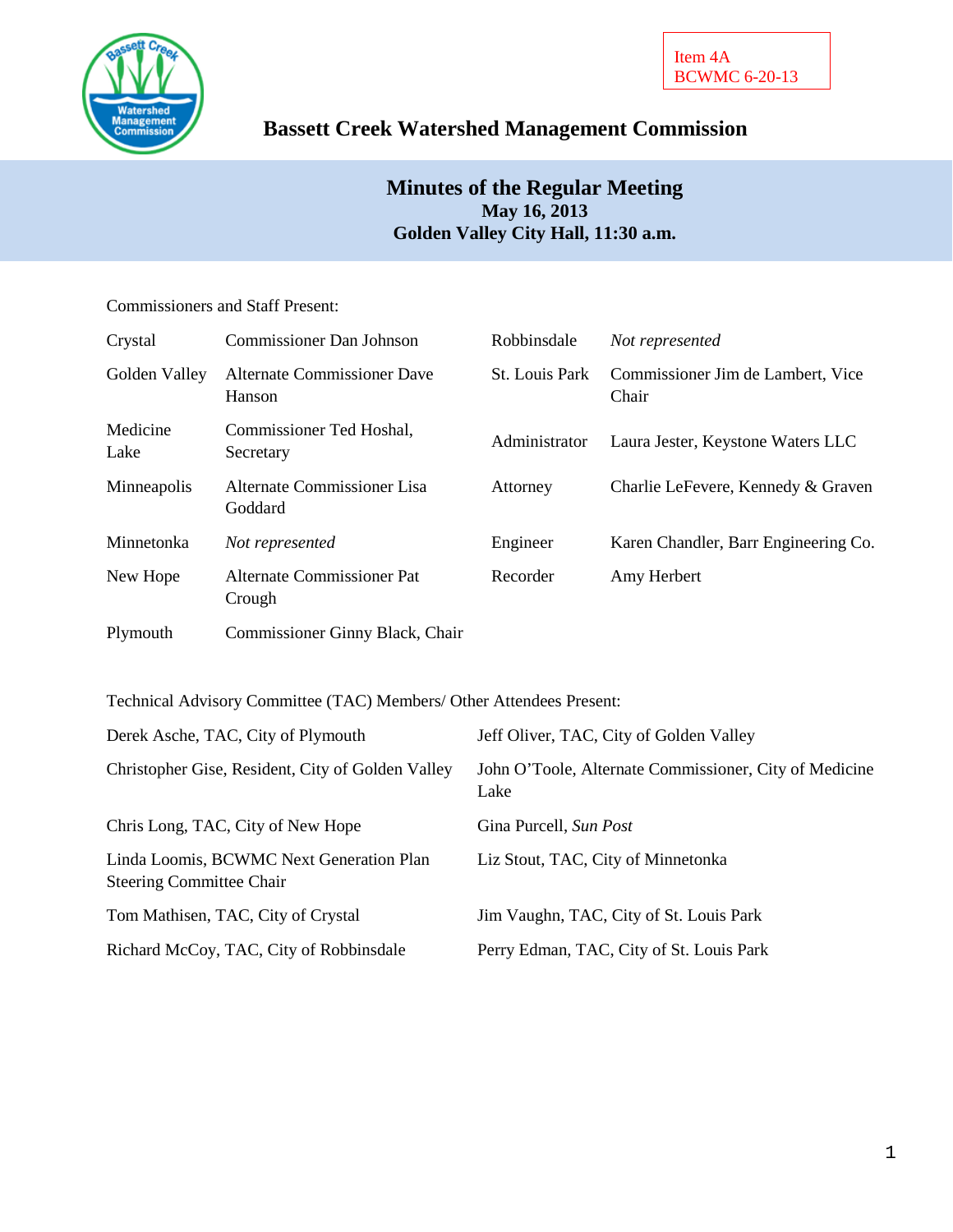## **1. CALL TO ORDER AND ROLL CALL**

On Thursday, May 16, 2013, at 11:34 a.m., Chair Black called to order the meeting of the Bassett Creek Watershed Management Commission (BCWMC) and asked for roll call to be taken. The cities of Minnetonka and Robbinsdale were absent from the roll call.

## **2. CITIZEN FORUM ON NON-AGENDA ITEMS**

No citizen input.

## **3. AGENDA**

Alternate Commissioner Goddard moved to approve the agenda. Alternate Commissioner Hanson seconded the motion. The motion carried unanimously 7-0 [Cities of Minnetonka and Robbinsdale absent from vote].

## **4. CONSENT AGENDA**

Commissioner Johnson moved to approve the Consent Agenda. Alternate Commissioner Goddard seconded the motion. The motion carried unanimously 7-0 [Cities of Minnetonka and Robbinsdale absent from vote].

[The following items were approved as part of the Consent Agenda: the April 18, 2013, BCWMC meeting minutes, the May Financial Report, payment of the invoices, approval of reimbursement to the City of Golden Valley for 2012 Bassett Creek Reach 1 Restoration Project, acceptance and authorization of distribution of the 2012/2013 financial audit, motion to not waive monetary limits on municipal tort liability, and approval of the cooperative agreement between BCWMC and City of Golden Valley for feasibility report preparation for Main Stem Channel Restoration Project 2015CR.

The general and construction account balances reported in the May 2013 Financial Report are as follows:

| <b>Checking Account Balance</b>                            | \$684,465.29       |
|------------------------------------------------------------|--------------------|
| TOTAL GENERAL FUND BALANCE                                 | \$684,465.29       |
| <b>TOTAL CASH &amp; INVESTMENTS ON-</b><br>HAND $(5/8/13)$ | \$2,459,423.69     |
| CIP Projects Levied – Budget Remaining                     | $(\$3,037,457.21)$ |
| <b>Closed Projects Remaining Balance</b>                   | $(\$578,033.52)$   |
| 2013 Anticipated Tax Levy Revenue                          | \$986,000.00       |
| <b>Anticipated Closed Project Balance</b>                  | \$407,966.48       |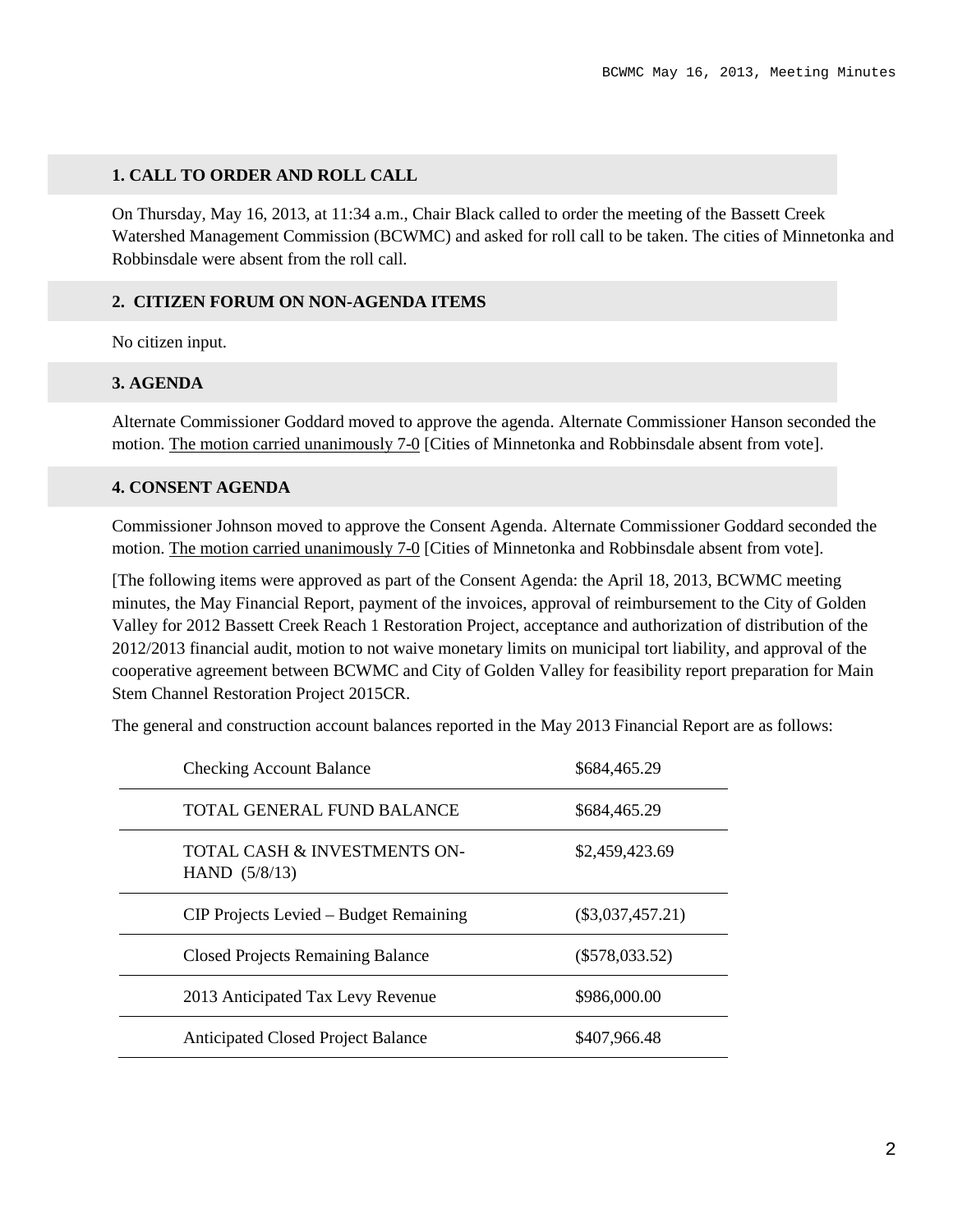## **5. PUBLIC HEARING**

Ms. Chandler summarized the Major Plan Amendment, explaining that the amendment proposes:

- •Adding to the BCWMC's CIP a 2014 project to modify Schaper Pond in Golden Valley;
- •Adding to the CIP a 2014 project to construct a water quality treatment pond in the Briarwood/ Dawnview area of Golden Valley; and,
- Adding to the CIP a 2014 project to provide in-lake alum treatment of Twin Lake in Golden Valley.

Chair Black opened the public hearing for comments and announced that the hearing would be continued to the Commission's June  $20<sup>th</sup>$  meeting. Hearing no comments, Chair Black continued the hearing until June  $20<sup>th</sup>$  and said that the Commission will continue to accept comments until the June  $20<sup>th</sup>$  hearing.

#### **6. NEW BUSINESS**

**A. Review Roles and Responsibilities Document.** Administrator Jester asked for comments about the document. Commissioners and legal counsel provided recommended changes.

Mr. Asche raised the topic of erosion control inspections, which is listed in the document as an Engineer responsibility. He described the City of Plymouth's erosion inspection process and noted that the City conducts weekly inspections. Mr. Asche said that the efforts of the Commission seem duplicative of what the City is doing. TAC members from Minnetonka, St. Louis Park, and Golden Valley commented that their cities also conduct weekly inspections as part of the MS4 requirements. Mr. Mathisen added that the City of Crystal conducts erosion inspections as part of the MS4 permit requirement.

There was a discussion about the inspection requirements placed on the cities as part of the MS4 permit, the interest of the Commission in conducting its own inspection of Commission projects including non-City projects such as county and state projects, and whether a new process could be put in place in which the cities provide their inspection reports to the Commission for its TMDL reporting. Commissioner Hoshal noted the City of Medicine Lake does not perform inspections.

Chair Black requested that the Roles and Responsibilities document maintain that task in the Engineer section for now and after future Commission discussion about the inspection process, the Commission could remove it as necessary. Administrator Jester asked if the Commission could add "as needed" onto that task. The Commission agreed. Chair Black requested that the TAC review the document at its June meeting and directed staff to make the changes as discussed at this meeting and to put the item on the June meeting agenda as a consent item.

#### **B. Review Committee Appointments.** The Commission updated Committee rosters:

- i. Budget Committee: Ginny Black, Jim de Lambert, Ted Hoshal, Stacy Hoschka
- ii. Administrative Services Committee: Ginny Black, Jim de Lambert, Ted Hoshal, Wayne Sicora
- iii. Education Committee: Ted Hoshal (Jim de Lambert offered to help with education events). Lisa Goddard and Dan Johnson indicated they would like to help with the committee but indicated their availability for meetings was limited.
- iv. Next Generation Plan Steering Committee: Linda Loomis, Michael Welch, Ted Hoshal, Wayne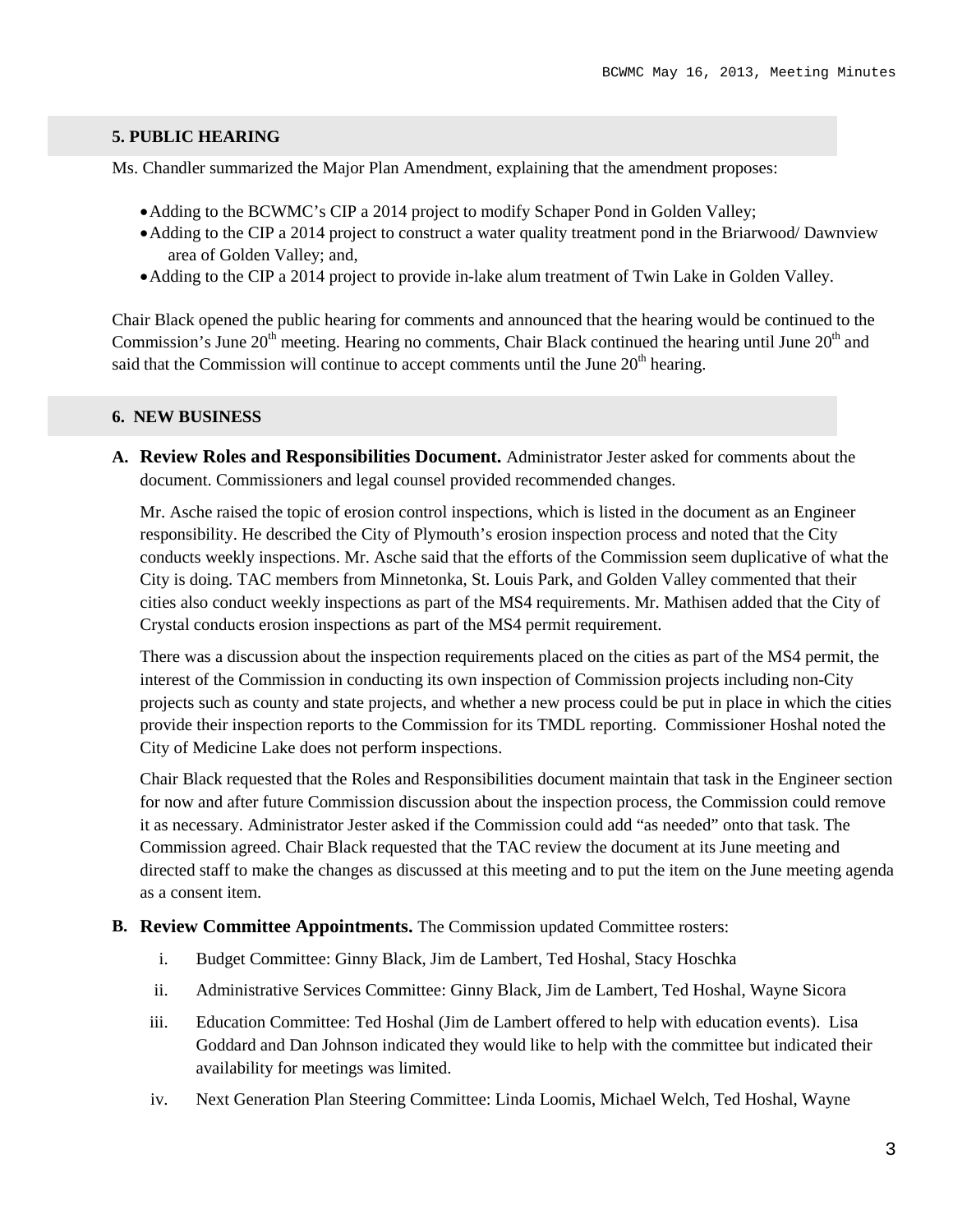Sicora, Lisa Goddard, Justin Riss, Laura Jester, and Karen Chandler.

- **C. Consider Reimbursement to Commissioners and Volunteers for Mileage to Special Events/ Meetings.** The Commission discussed the proposal and decided that due to the amount of paperwork needed that it was not practical to pursue further at this time. It was also noted that volunteers can write off mileage on their annual tax returns.
- **D. Review Proposed 2014 Budget.** Chair Black walked the group through each line item in the budget and took comments. The Commission discussed line 8 – Surveys and Studies. Chair Black said that the Commission may consider a possible reduction to this line's budget and go back to the 2012 budget number.

There was a discussion about how to plan for contingencies and whether the Commission should have a policy discussion about whether it should use its fund balance to pay for contingencies. Chair Black directed staff to add that policy discussion to a future agenda.

Ms. Chandler presented options for 2014 water quality monitoring. The Commission directed the TAC to discuss the monitoring tasks planned, identify any holes, and come back to the Commission in June with a recommendation on that budget item and how the Commission can keep its data contiguous.

The Commission talked about the erosion inspections tasks and budget. Commissioner Hoshal raised the idea of inspections of salt storage facilities. Chair Black suggested this topic be discussed as part of the Plan revision process. The Commission directed the TAC to discuss the erosion inspection budget line item and to bring a budget recommendation to the Commission at its June meeting. The Commission directed the Commission Engineer to provide the TAC with information on the amount of time the engineering staff spent on doing the inspections and the amount of time spent doing the administrative tasks such as writing the reports. Chair Black said that it could make sense to look at the project lists of the county and state to see if there are projects slated in the watershed for 2014.

Commissioner Hoshal requested that a footnote be added for line item 23 – Administrator - explaining the increase. Commissioner de Lambert voiced his support of using the 2012 unspent Administrator budget. Chair Black said she would support that action. There was discussion on how it could be reflected in the 2014 budget table. Chair Black said that the Budget Committee will schedule a meeting to be held sometime after the TAC's June meeting.

Mr. Asche told the Commission that Plymouth's city council will not be expecting to see a BCWMC proposed budget that has a second year of double-digit increases. He requested that the TAC discuss the budget and indicated the Commission should look closely at where its money is going. Chair Black said that the TAC can review the budget and can make a recommendation on any line item. There was a discussion about items in the 2014 budget that will not be annual expenses and about using the fund balance for some of the 2014 expenses. Ms. Loomis cautioned the Commission against using the fund balance as a onetime fix for a long-term budget inbalance.

**E.** TAC Updates. Jim de Lambert volunteered to be the TAC liaison at the June 6<sup>th</sup> TAC meeting. Chair Black and Alternate Commissioner Crough said they would try to attend. The Commission reviewed the list of TAC agenda items for the June  $6<sup>th</sup>$  meeting and for future TAC meetings including XP SWMM and P8 model findings, developing annualized cost per pound of phosphorus removal for projects, emerald ash borer preparations in cities, the Blue Star Award Program, creek crossing signage, 2014 water monitoring program, roles and responsibilities document, road salt storage facility inspections, and watershed inspections .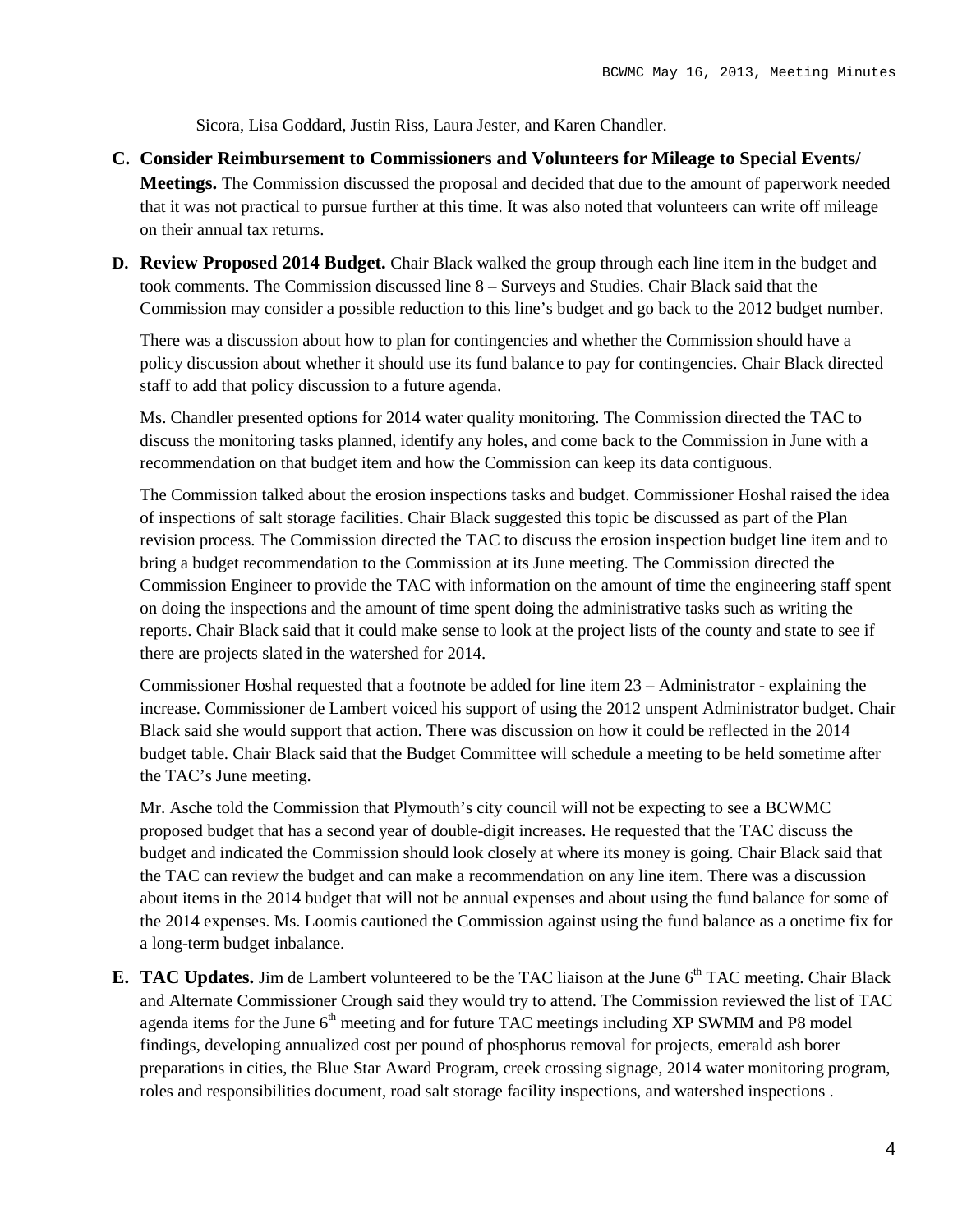## **7. OLD BUSINESS**

**A. Receive Updates on Next Generation Plan Development.** Administrator Jester summarized the findings from the small group meetings and the results to-date of the online survey. She said that at the June 13<sup>th</sup> Watershed Summit, the public will be prioritizing the identified issues. Administrator Jester recommended that the Commission schedule time to conduct its own prioritization of the issues. The Commission decided to meet immediately after the June  $24<sup>th</sup>$  watershed tour and also to schedule a longer July meeting in order to discuss the identified issues. The Commission scheduled its July  $18<sup>th</sup>$  meeting for 8:30 a.m. to noon.

Ms. Chandler gave an overview of tables 5-4 and 5-5 included in the meeting packet and asked for feedback. The commission provided comments including a suggestion to rename Table 5-5 for more clarity and to add a column showing cost of CIP projects and pollutant removals for projects

**B. Review Draft Response to Comments for Major Plan Amendment.** Ms. Chandler explained the information contained in the comment letter from the Minnesota Department of Natural Resources (DNR). There was discussion about the draft response letter. Mr. Oliver asked that on page 2 a comment be added that explains that the pond was excavated for the purpose of using that pond for water quality treatment. Ms. Chandler said that she would also add information on why the Commission selected that project for its CIP. She told the Commission that she would add the CC list to the letter and would include Brooke Asleson and Chris Zadak on that list. Chair Black indicated she would be attending the Hennepin County Committee meeting where the Plan amendment may be discussed. Administrator Jester, Engineer Chandler and Golden Valley staff plan to attend as well.

Commissioner Johnson moved to approve the response to comments, as amended and distribute to review agencies. Alternate Commissioner Crough seconded the motion. The motion carried unanimously 7-0 [Cities of Minnetonka and Robbinsdale absent from vote].

#### *[Alternate Commissioner Goddard departs the meeting]*

**C. Consider Additional Expenditures for Wirth Lake Outlet Structure.** Ms. Chandler described the letter from Golden Valley requesting \$20,000 to complete the Wirth Lake Outlet Structure project. She provided project details and raised the point that the Commission will incur project administrative costs estimated at \$2,500 for items such as grant administration and reporting. She said that the Commission Engineer's recommendation is that the Commission approve the request and that the funds come from the Commission's Closed Project Account.

Alternate Commissioner Hanson moved approval in the amount of \$22,500. Commissioner Johnson seconded the motion. The motion carried unanimously 6-0 [Cities of Minneapolis, Minnetonka and Robbinsdale absent from vote].

**D. Update on Watershed Tour.** Administrator Jester gave an update on the tour and recommended that the Commission add to its tour a stop at the Wirth Lake Outlet Structure. The Commission decided to replace the Sweeney Lake tour stop with the Wirth Lake Outlet Structure tour stop. Administrator Jester noted she had sent an invitation to the Watershed Summit and Watershed Tour to City Managers to pass along to city council and commission members. And, that although the invitation indicated the tour was "by invitation only" that, in fact, the tour is open to anyone as it will be noted as a public meeting with a quorum of Commissioners.